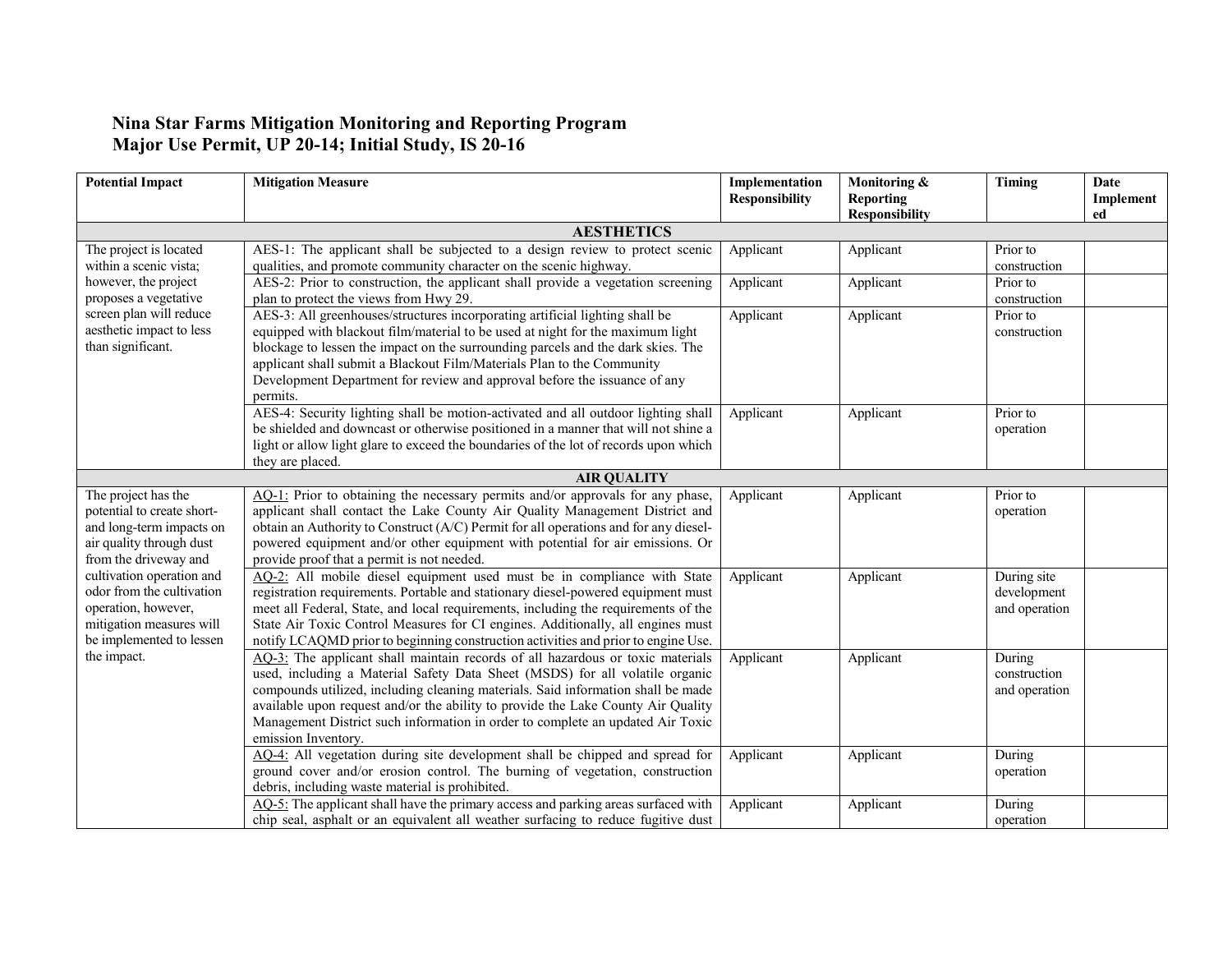|                              | generation. The use of white rock as a road base or surface material for travel        |            |           |                 |
|------------------------------|----------------------------------------------------------------------------------------|------------|-----------|-----------------|
|                              | routes and/or parking areas is prohibited.                                             |            |           |                 |
|                              | AQ-6: All areas subject infrequent use of driveways, over flow parking, etc., shall    | Applicant  | Applicant | During          |
|                              | be surfaced with gravel. Applicant shall regularly use and/or maintain graveled        |            |           | operation       |
|                              | area to reduce fugitive dust generations.                                              |            |           |                 |
|                              | AQ-7: Each greenhouse shall contain an air and odor filtration system. Method          | Applicant  | Applicant | During          |
|                              | of filtration shall be provided to the Lake County Planning Department for             |            |           | operation       |
|                              | review prior to any construction occurring on site.                                    |            |           |                 |
|                              | AQ-8: The applicant shall apply water to the ground during any and all site            | Applicant  | Applicant | During          |
|                              | preparation work that is required for the greenhouses and drying building, as well     |            |           | construction    |
|                              | as during any interior driveway improvements to mitigate dust migration.               |            |           |                 |
|                              | <b>BIOLOGICAL RESOURCES</b>                                                            |            |           |                 |
| Potential to impact species  | BIO-1: All minimization measures in Appendix H of the Biological Report on             | Applicant/ | Applicant | The life of the |
| identified as a candidate,   | APN 014-006-16 on February 3rd, 2020, shall be followed in order to protect the        | Contractor |           | project         |
| sensitive, or special status | Foothill Yellow Legged Frog in case of migration to potential habitat on property.     |            |           |                 |
| species. The proposed        | BIO-2: If there are the presence of special-status bird species, the establishment of  | Applicant/ | Applicant | Prior to site   |
| cultivation area will take   | a buffer zone using construction fence, postponement of vegetation removal until       | Contractor |           | development     |
| place on an undisturbed      | after the nesting season, postponement until after a qualified biologist has           |            |           |                 |
| location and existing        | determined that the young have fledged and are independent of the nest site, or a      |            |           |                 |
| cultivation area. Sensitive  | combination thereof may be implemented.                                                |            |           |                 |
| species were found within    | BIO-3: All work should incorporate erosion control measures consistent with            | Applicant/ | Applicant | Prior to site   |
| the proximity and will be    | Lake County Grading Regulations and the State Water Resources Control Board            | Contractor |           | development     |
| mitigated accordingly.       | Order No. WQ 2019-001-DWQ.                                                             |            |           | and             |
|                              |                                                                                        |            |           | construction    |
|                              | BIO-4: Pesticides and fertilizer storage facilities shall be located outside of the    | Applicant/ | Applicant | The life of the |
|                              | Riparian Corridor setbacks for structures. Pesticide and fertilizer storage facilities | Contractor |           | project         |
|                              | shall not be located within 100 feet of a wellhead or 50 feet of identified            |            |           |                 |
|                              | wetlands.                                                                              |            |           |                 |
|                              | BIO-5: The use of water provided by a public water supply, unlawful water              | Applicant/ | Applicant | The life of the |
|                              | diversions, transported by a water hauler, bottled water, a water vending machine,     | Contractor |           | project         |
|                              | or a retail water facility is prohibited. The utilization of water that has been or is |            |           |                 |
|                              | illegally diverted from any lake, springs, wetland, stream, creek, vernal pool,        |            |           |                 |
|                              | and/or river is prohibited. The applicant shall not engage in any unlawful or          |            |           |                 |
|                              | unpermitted drawing of surface water.                                                  |            |           |                 |
|                              | BIO-6: The applicant shall maintain all necessary permits from the Central             | Applicant/ | Applicant | The life of the |
|                              | Valley Regional Water Quality Control Board and submit written verification to         | Contractor |           | project         |
|                              | the Community Development Department. A copy of all permits shall be                   |            |           |                 |
|                              | included in the Annual Performance Report.                                             |            |           |                 |
|                              | <b>CULTURAL RESOURCES/TRIBAL CULTURAL RESOURCES</b>                                    |            |           |                 |
| Disturb an archaeological    | CUL-1: Should any archaeological, paleontological, or cultural materials be            | Applicant  | Applicant | The life of the |
| resource or human remains    | discovered during site development, all activity shall be halted in the vicinity of    |            |           | project         |
| during construction          | the find(s). The local overseeing Tribe(s) shall be notified, and a qualified          |            |           |                 |
| activities.                  | archaeologist retained to evaluate the find(s) and recommend mitigation                |            |           |                 |
|                              | procedures, if necessary, subject to the approval of the Community Development         |            |           |                 |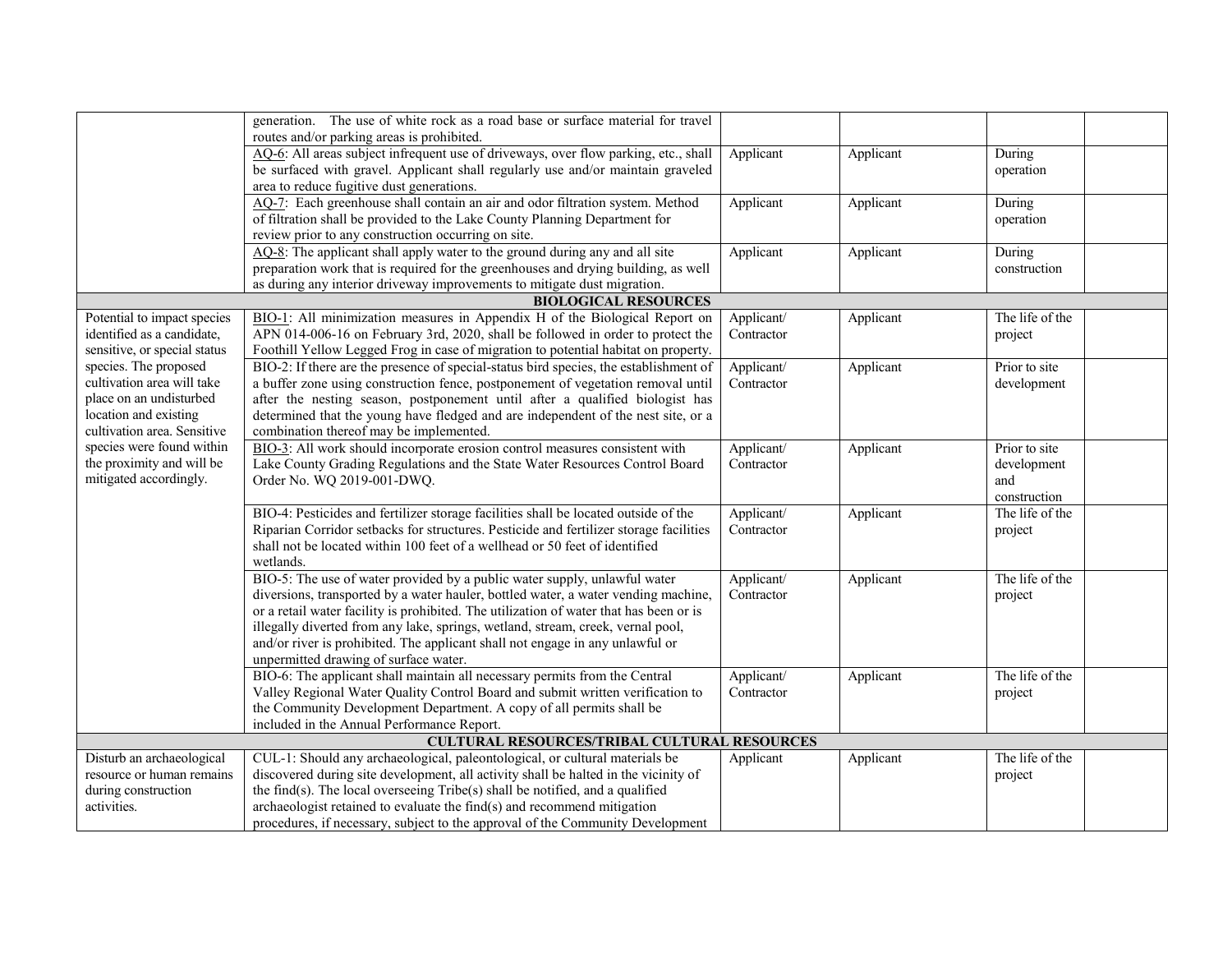|                              | Director. Should any human remains be encountered, they shall be treated in<br>accordance with Public Resources Code Section 5097.98 and with California |           |           |                 |
|------------------------------|----------------------------------------------------------------------------------------------------------------------------------------------------------|-----------|-----------|-----------------|
|                              | Health and Safety Code section 7050.5.                                                                                                                   |           |           |                 |
|                              | CUL-2: All employees shall be trained in recognizing potentially significant                                                                             | Applicant | Applicant | Prior to site   |
|                              | artifacts that may be discovered during the ground disturbance. If any artifacts or                                                                      |           |           | development     |
|                              | remains are found, the local tribe shall immediately be notified; a licensed                                                                             |           |           |                 |
|                              | archaeologist shall be notified, and the Lake County Community Development                                                                               |           |           |                 |
|                              | Director shall be notified of such finds.                                                                                                                |           |           |                 |
|                              | CUL-3: In the event of an unanticipated discovery of cultural resources during                                                                           | Applicant | Applicant | The life of the |
|                              | the implementation of the project, all work must be halted within 100 feet (30                                                                           |           |           | project         |
|                              | meters) of the find and a qualified archaeologist (36 CFR Part 61) notified so that                                                                      |           |           |                 |
|                              | its potential significance can be assessed.                                                                                                              |           |           |                 |
|                              | CUL-4: The County Coroner shall be notified of the find immediately upon                                                                                 | Applicant | Applicant | The life of the |
|                              | discovery of any human remains. If the human remains are determined to be of                                                                             |           |           | project         |
|                              | Native American origin, the Coroner will notify the NAHC, which will determine                                                                           |           |           |                 |
|                              | and notify a Most Likely Descendant (MLD). The MLD must complete an                                                                                      |           |           |                 |
|                              | inspection of the site within 48 hours of notification and may recommend                                                                                 |           |           |                 |
|                              | scientific removal and nondestructive analysis of human remains and items                                                                                |           |           |                 |
|                              | associated with Native American burials.                                                                                                                 |           |           |                 |
|                              | TRIB-2: In the unlikely event that undiscovered cultural material is encountered                                                                         | Applicant | Applicant | The life of the |
|                              | elsewhere on the project, work near the find should stop and these should be                                                                             |           |           | project         |
|                              | evaluated for significance by a qualified archaeologist and either preserved or                                                                          |           |           |                 |
|                              | mitigated as outlined in CEQA (sec.21083.2 [b] or 15126.4c).                                                                                             |           |           |                 |
|                              | <b>ENERGY</b>                                                                                                                                            |           |           |                 |
|                              | ENERGY-1: The applicant shall provide energy calculations for the proposed                                                                               | Applicant | Applicant | The life of the |
|                              | project prior to the hearing. Total amperage needs shall be provided within the                                                                          |           |           | project         |
|                              | energy calculations provided. A description of energy use per building may be                                                                            |           |           |                 |
|                              | necessary, as well as engineered energy calculations at the discretion of the                                                                            |           |           |                 |
|                              | Building Official.                                                                                                                                       |           |           |                 |
|                              | <b>GEOLOGY AND SOILS</b>                                                                                                                                 |           |           |                 |
| The proposed project will    | GEO-1: Prior to operation, all buildings, accessible compliant parking areas, routes                                                                     | Applicant | Applicant | The life of the |
| not cause potential          | of travel, building access, and/or bathrooms shall meet all California Building                                                                          |           |           | project         |
| substantial adverse effects. | Code Requirements.                                                                                                                                       |           |           |                 |
| However, a minor ground      |                                                                                                                                                          |           |           |                 |
| disturbance is proposed for  | GEO-2: Prior to any ground disturbance for building construction, the permittee                                                                          | Applicant | Applicant | Prior to        |
| site preparation             | shall submit erosion control and sediment plans to the Water Resource Department                                                                         |           |           | construction    |
|                              | and the Community Development Department for review and approval. Said                                                                                   |           |           | and operation   |
|                              | erosion control and sediment plans shall protect the local watershed from runoff                                                                         |           |           |                 |
|                              | pollution through the implementation of appropriate Best Management Practices                                                                            |           |           |                 |
|                              | (BMPs) in accordance with the Grading Ordinance. Typical BMPs include the                                                                                |           |           |                 |
|                              | placement of straw, mulch, seeding, straw wattles, silt fencing, and the planting of                                                                     |           |           |                 |
|                              | native vegetation on all disturbed areas. No silt, sediment, or other materials                                                                          |           |           |                 |
|                              | exceeding natural background levels shall be allowed to flow from the project area.                                                                      |           |           |                 |
|                              | The natural background level is the level of erosion that currently occurs from the                                                                      |           |           |                 |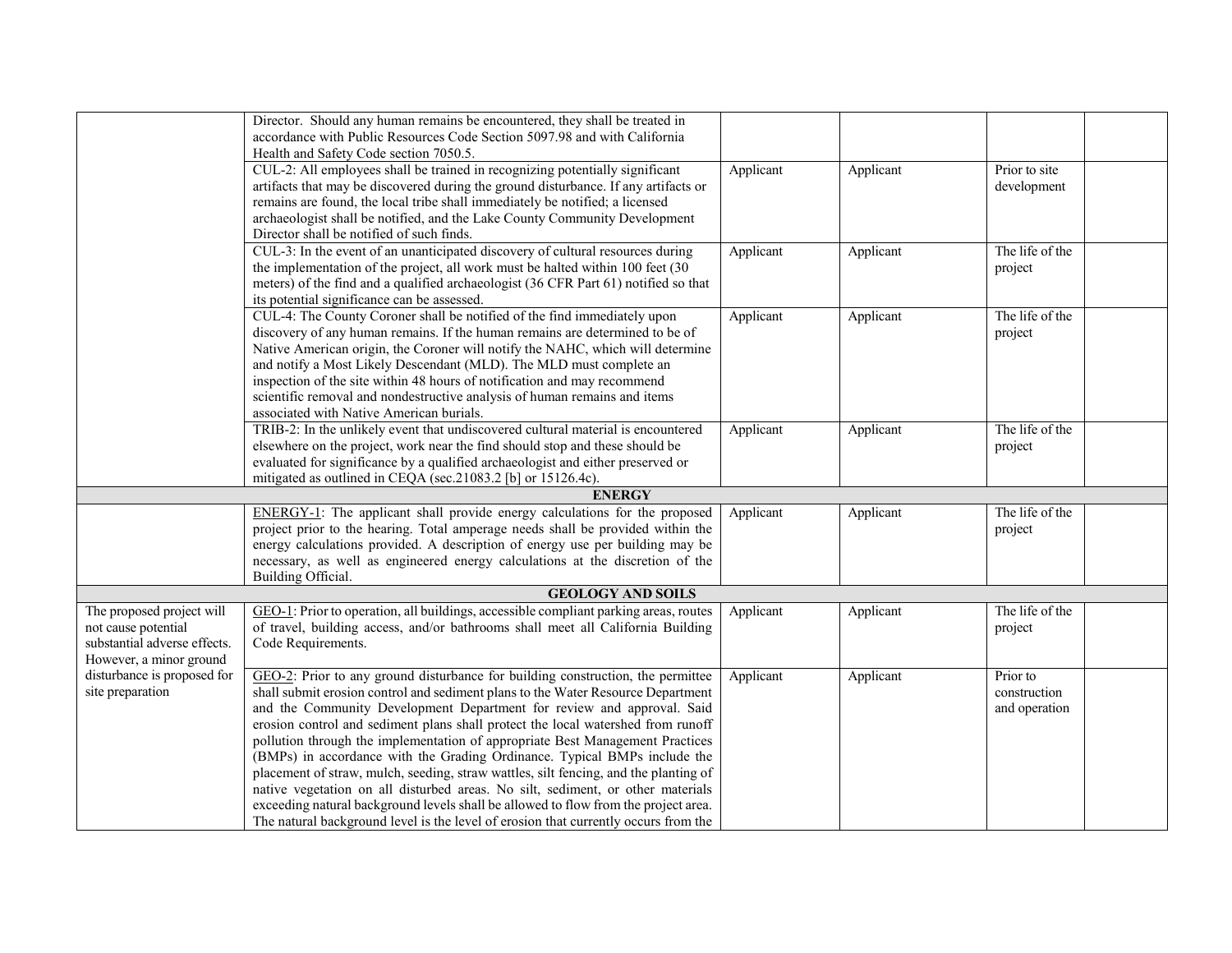|                                                                                                                                                                                                                                                      | area in a natural, undisturbed state. Vegetative cover and water bars shall be used<br>as permanent erosion control after project installation.                                                                                                                                                                                                                                                                                                                                                                                                                                                                                                                                 |           |                                                   |                                                         |  |
|------------------------------------------------------------------------------------------------------------------------------------------------------------------------------------------------------------------------------------------------------|---------------------------------------------------------------------------------------------------------------------------------------------------------------------------------------------------------------------------------------------------------------------------------------------------------------------------------------------------------------------------------------------------------------------------------------------------------------------------------------------------------------------------------------------------------------------------------------------------------------------------------------------------------------------------------|-----------|---------------------------------------------------|---------------------------------------------------------|--|
|                                                                                                                                                                                                                                                      | GEO-3: Excavation, filling, vegetation clearing, or other disturbance of the soil                                                                                                                                                                                                                                                                                                                                                                                                                                                                                                                                                                                               | Applicant | Applicant                                         | During                                                  |  |
|                                                                                                                                                                                                                                                      | shall not occur between October 15 and April 15 unless authorized by the<br>Community Development Department Director. The actual dates of this defined<br>grading period may be adjusted according to weather and soil conditions at the<br>discretion of the Community Development Director.                                                                                                                                                                                                                                                                                                                                                                                  |           |                                                   | construction<br>and operation                           |  |
|                                                                                                                                                                                                                                                      | GEO-4: The permit holder shall monitor the site during the rainy season (October<br>15 - May 15), including post-installation, application of BMPs, erosion control<br>maintenance, and other improvements as needed.                                                                                                                                                                                                                                                                                                                                                                                                                                                           | Applicant | Applicant                                         | Prior<br>and<br>during<br>construction<br>and operation |  |
|                                                                                                                                                                                                                                                      | GEO-5: If greater than fifty (50) cubic yards of soils are moved, a Grading Permit<br>shall be required as part of this project. The project design shall incorporate Best<br>Management Practices (BMPs) to the maximum extent practicable to prevent or<br>reduce the discharge of all construction or post-construction pollutants into the<br>County storm drainage system. BMPs typically include scheduling of activities,<br>erosion and sediment control, operation and maintenance procedures, and other<br>measures in accordance with Chapters 29 and 30 of the Lake County Code.                                                                                    | Applicant | Applicant; contractor                             | Prior<br>to<br>construction                             |  |
|                                                                                                                                                                                                                                                      | GEO-6: Prior to operation, all structure(s) used for commercial cultivation shall<br>meet accessibility and CalFire standard. Please contact the Lake County<br>Community Development Department's Building Division for more information.                                                                                                                                                                                                                                                                                                                                                                                                                                      | Applicant | Applicant; contractor                             | Prior<br>to<br>construction                             |  |
|                                                                                                                                                                                                                                                      | HAZARDS AND HAZARDOUS MATERIALS                                                                                                                                                                                                                                                                                                                                                                                                                                                                                                                                                                                                                                                 |           |                                                   |                                                         |  |
| Exposure to hazards and<br>hazardous materials can<br>occur during and after<br>construction. However,<br>preventative measures<br>including mitigation<br>measures and best<br>management practices can<br>be impacted to less than<br>significant. | HAZ-1: All equipment shall be maintained and operated to minimize spillage or<br>leakage of hazardous materials. All equipment will be refueled in locations more<br>than 100 feet from surface water bodies. Servicing of equipment will occur on an<br>impermeable surface. In an event of a spill or leak, the contaminated soil will be<br>stored, transported, and disposed of consistent with applicable local, state, and<br>federal regulations.                                                                                                                                                                                                                        | Applicant | Applicant; Community<br>Development<br>Department | Prior to<br>operation                                   |  |
|                                                                                                                                                                                                                                                      | HAZ-2: The storage of hazardous materials equal to or greater than fifty-five (55)<br>gallons of a liquid, 500 pounds of a solid, or 200 cubic feet of compressed gas,<br>then a Hazardous Materials Inventory Disclosure Statement/Business Plan shall<br>be submitted and maintained in compliance with requirements of Lake County<br>Environmental Health Division. Industrial waste shall not be disposed of on site<br>without review or permit from Lake County Environmental Health Division or<br>the California Regional Water Quality Control Board. The permit holder shall<br>comply with petroleum fuel storage tank regulations if fuel is to be stored on site. | Applicant | Applicant                                         | Prior to<br>operation                                   |  |
|                                                                                                                                                                                                                                                      | HAZ-3: Prior to operation, the applicant shall schedule an inspection with the Lake<br>County Code Enforcement Division within the Community Development<br>Department to verify adherence to all requirements of Chapter 13 of the Lake                                                                                                                                                                                                                                                                                                                                                                                                                                        | Applicant | Applicant                                         | Life of the<br>project                                  |  |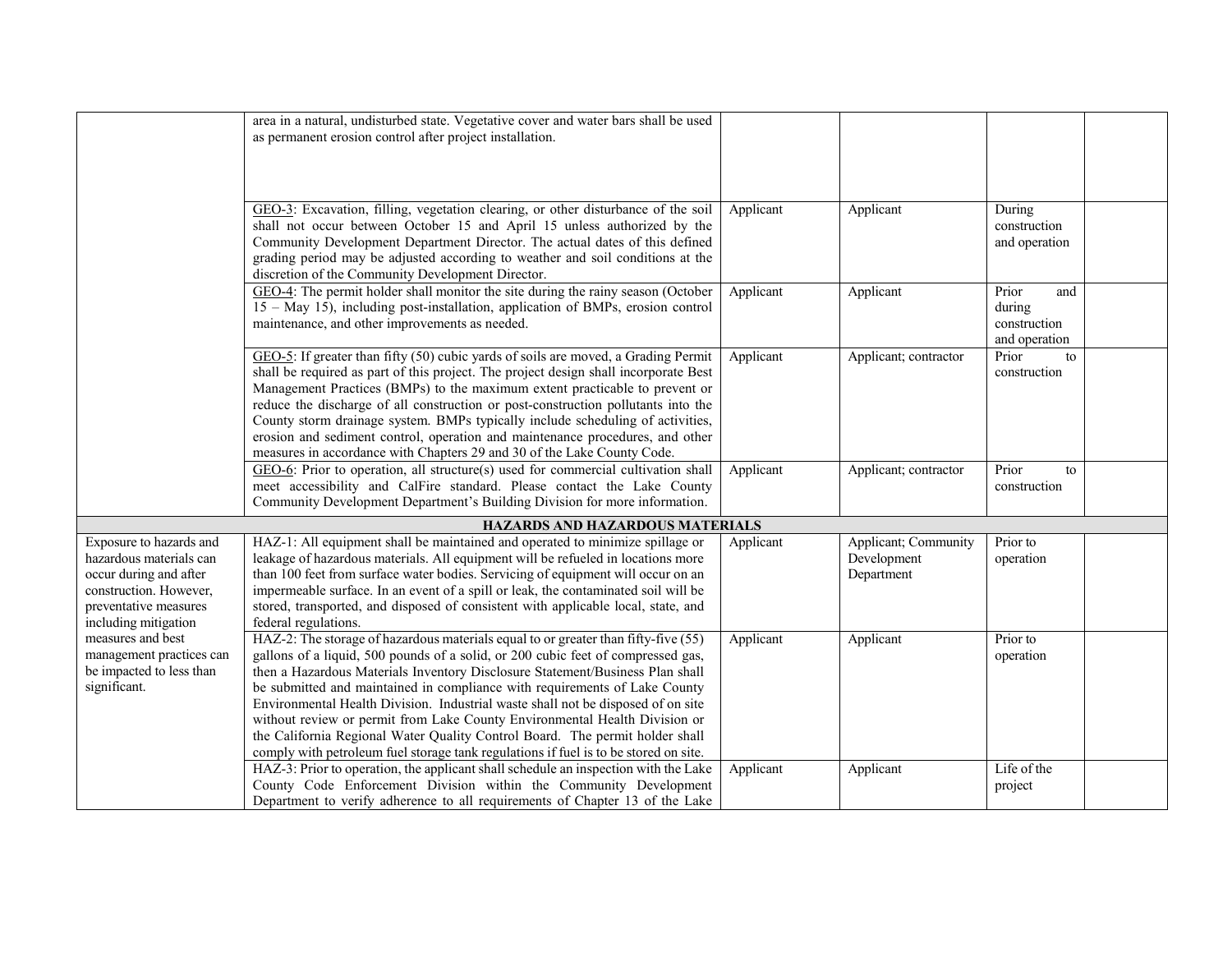|                                                                                            | County Code, including but not limited to adherence with the Hazardous<br>Vegetation requirements.                                                                                                                                                                                                                                                                                                                                                                                                                                                                                                                                                                                                   |                          |                                                                                        |                            |  |
|--------------------------------------------------------------------------------------------|------------------------------------------------------------------------------------------------------------------------------------------------------------------------------------------------------------------------------------------------------------------------------------------------------------------------------------------------------------------------------------------------------------------------------------------------------------------------------------------------------------------------------------------------------------------------------------------------------------------------------------------------------------------------------------------------------|--------------------------|----------------------------------------------------------------------------------------|----------------------------|--|
|                                                                                            | HAZ-4: Prior to operation, all employees shall have access to restrooms and hand-<br>wash stations. The restrooms and hand wash stations shall meet all accessibility<br>requirements.                                                                                                                                                                                                                                                                                                                                                                                                                                                                                                               | Applicant                | Applicant                                                                              | Life of the<br>project     |  |
|                                                                                            | HAZ-5: The proper storage of equipment, removal of litter and waste, and cutting<br>of weeds or grass shall not constitute an attractant, breeding place, or harborage for<br>pests.                                                                                                                                                                                                                                                                                                                                                                                                                                                                                                                 | Applicant                | Applicant; Community<br>Development<br>Department                                      | Life of the<br>project     |  |
|                                                                                            | HAZ-6: All food scraps, wrappers, food containers, cans, bottles, and other trash<br>from the project area should be deposited in trash containers with an adequate lid<br>or cover to contain trash. All food waste should be placed in a securely covered bin<br>and removed from the site weekly to avoid attracting animals.                                                                                                                                                                                                                                                                                                                                                                     | Applicant                | Applicant;<br>Environmental Health;<br>Community<br>Development<br>Department          | Life of the<br>project     |  |
|                                                                                            | HAZ-7: The applicant shall maintain records of all hazardous or toxic materials<br>used, including a Material Safety Data Sheet (MSDS) for all volatile organic<br>compounds utilized, including cleaning materials. Said information shall be made<br>available upon request and/or the ability to provide the Lake County Air Quality<br>Management District such information to complete an updated Air Toxic Emission<br>Inventory.                                                                                                                                                                                                                                                              | Applicant                | Applicant; Lake<br>County Air Quality<br>Management;<br><b>Environmental Health</b>    | Life of the<br>project     |  |
|                                                                                            | HAZ-8: The applicant shall obtain an Operator Identification Number from the<br>California Department of Pesticide Regulation prior to using pesticides onsite for<br>cannabis cultivation.                                                                                                                                                                                                                                                                                                                                                                                                                                                                                                          | Applicant                | Applicant; Agriculture<br>Commissioner                                                 | Life of the<br>project     |  |
|                                                                                            | HYDROLOGY AND WATER QUALITY                                                                                                                                                                                                                                                                                                                                                                                                                                                                                                                                                                                                                                                                          |                          |                                                                                        |                            |  |
| The proposed project will<br>create additional use of<br>water for irrigation<br>purposes. | HYD-1: Before this permit having any force or effect, the permittee(s) shall adhere<br>to the Lake County Division of Environmental Health requirements regarding on-<br>site wastewater treatment and/or potable water requirements. The permittee shall<br>contact the Lake County Division of Environmental Health for details.                                                                                                                                                                                                                                                                                                                                                                   | Applicant/<br>Contractor | Applicant/ Contractor;<br><b>Environmental Health</b>                                  | During site<br>development |  |
|                                                                                            | HYD-2: The applicant shall prepare a groundwater management plan to ensure that<br>the groundwater resources of the County are protected used and managed<br>sustainably. The plan would support the Integrated Regional Water Management<br>Plan and include an inventory of groundwater resources in the County and a<br>management strategy to maintain the resource for the reasonable and beneficial use<br>of the people and agencies of the County.                                                                                                                                                                                                                                           | Applicant/<br>Contractor | Applicant; Community<br>Development<br>Department;<br>Department of Water<br>Resources | Life of project            |  |
|                                                                                            | HYD-3: The production well shall have a meter to measure the amount of water<br>pumped. The production wells shall have continuous water level monitors. The<br>methodology of the monitoring program shall be described. A monitoring well of<br>equal depth within the cone of influence of the production well may be substituted<br>for the water level monitoring of the production well. The monitoring wells shall<br>be constructed and monitoring began at least three months before the use of the<br>supply well. An applicant shall maintain a record of all data collected and shall<br>provide a report of the data collected to the County annually and/or upon made<br>upon request. | Applicant/<br>Contractor | Applicant; Community<br>Development<br>Department;<br>Department of Water<br>Resources | Prior to<br>construction   |  |